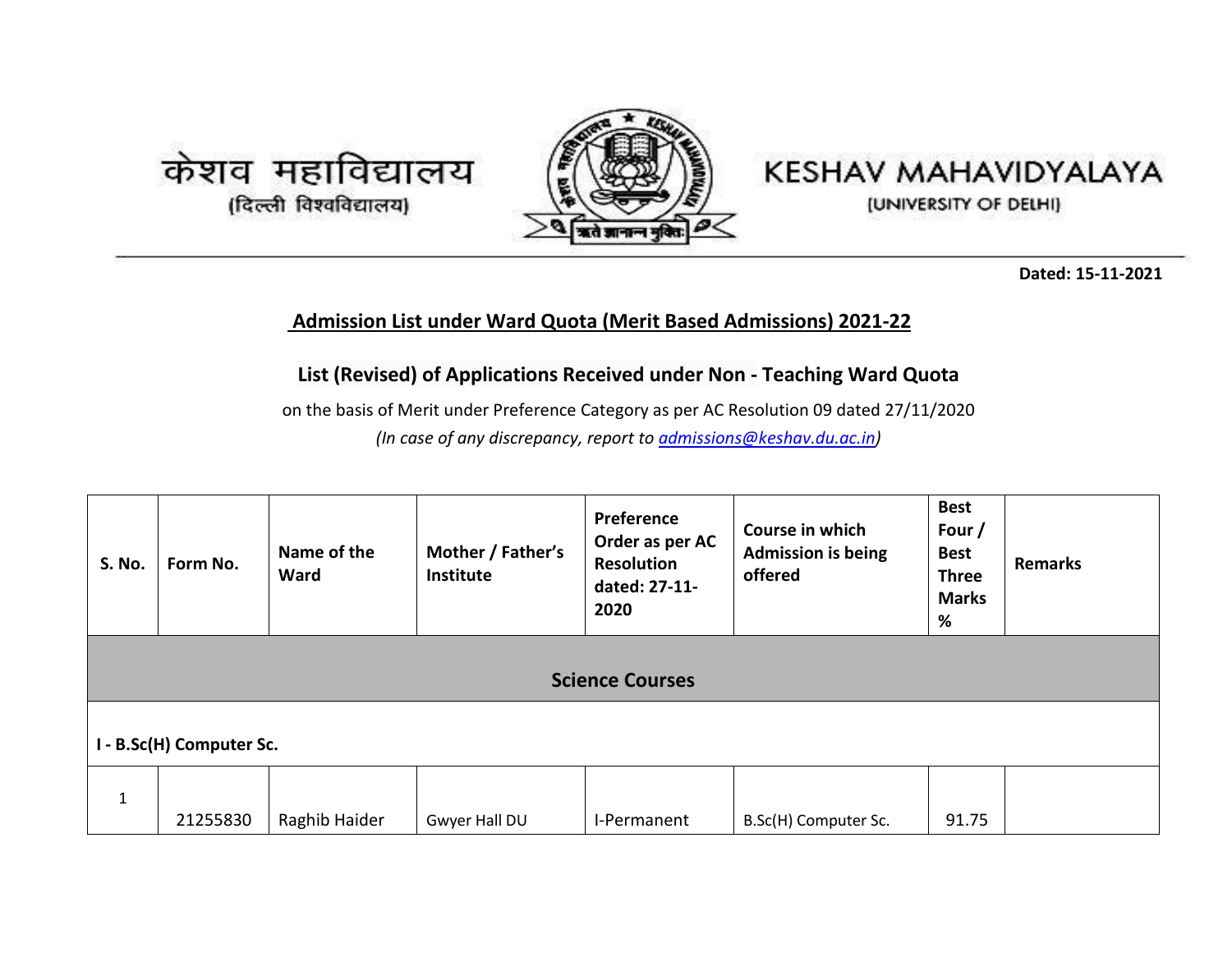| $\overline{2}$ | 21088727                   | Yogesh Kumar            | <b>Meghdoot Hostel</b>                         | I-Permanent                         | B.Sc (H) Computer Sc | 90.50 |  |
|----------------|----------------------------|-------------------------|------------------------------------------------|-------------------------------------|----------------------|-------|--|
|                |                            |                         |                                                |                                     |                      |       |  |
| 3              | 21185340                   | Piyush Rana             | Miranda House                                  | I-Permanent                         | B.Sc(H) Computer Sc. | 90    |  |
| 4              | 21152117                   | Shashank Kumar<br>Singh | Lady Irwin College                             | I-Permanent                         | B.Sc(H) Computer Sc. | 89    |  |
| 5              | 21065094                   | Rimjhim Kapoor          | Daulat Ram College                             | I-Permanent                         | B.Sc(H) Computer Sc  | 86.75 |  |
| 6              | 21378797                   | Rishabh                 | <b>Bhagini Nivedita</b><br>College             | I-Permanent                         | B.SC(H) Computer Sc  | 85.75 |  |
| $\overline{7}$ | 21108940                   | Priyam Bhardwaj         | Shivaji College                                | I-Permanent                         | B.SC(H) Computer Sc. | 80.5  |  |
| 8              | 21286913                   | Yash Sharma             | School of Open<br>Learning                     | I-Permanent                         | B.SC(H) Computer. Sc | 77.75 |  |
| 9              | 21098587                   | Aditi Kaushik           | Shyam Lal College E                            | I-Permanent                         | B.Sc(H) Computer Sc. | 77.33 |  |
| 10             | 21020414                   | Devansh Bhatt           | <b>College of Vocational</b><br><b>Studies</b> | I-Permanent                         | B.SC(H) Computer Sc  | 71    |  |
| 11             | 21260250                   | Prachi Pandey           | Sri Aurobindo<br>College(Evening)              | $IV-$<br>Temp/Adhoc/Cont<br>ractual | B.Sc(H) Computer Sc. | 77.75 |  |
|                | II - B. Sc (H) Mathematics |                         |                                                |                                     |                      |       |  |
| $\mathbf{1}$   | 21363423                   | Kartik Mandar           | Delhi College of Arts<br>& Commerce            | I-Permanent                         | B.sc(H) Maths        | 86.75 |  |
| $\overline{2}$ | 21308024                   | Sarvesh Kumar<br>Gupta  | Meghdoot Hostel                                | I-Permanent                         | B.Sc(H) Maths        | 76.25 |  |
| 3              | 21207570                   | Tanu Sendre             | Meghdoot                                       | I-Permanent                         | B.Sc(H) Maths        | 69.5  |  |

 $I-Permanent$  B.Sc(H) Maths | 63.25

Hostel

Establishment

Anshul Dabas | Branch, D.U.

 $4 \Big| 21219272$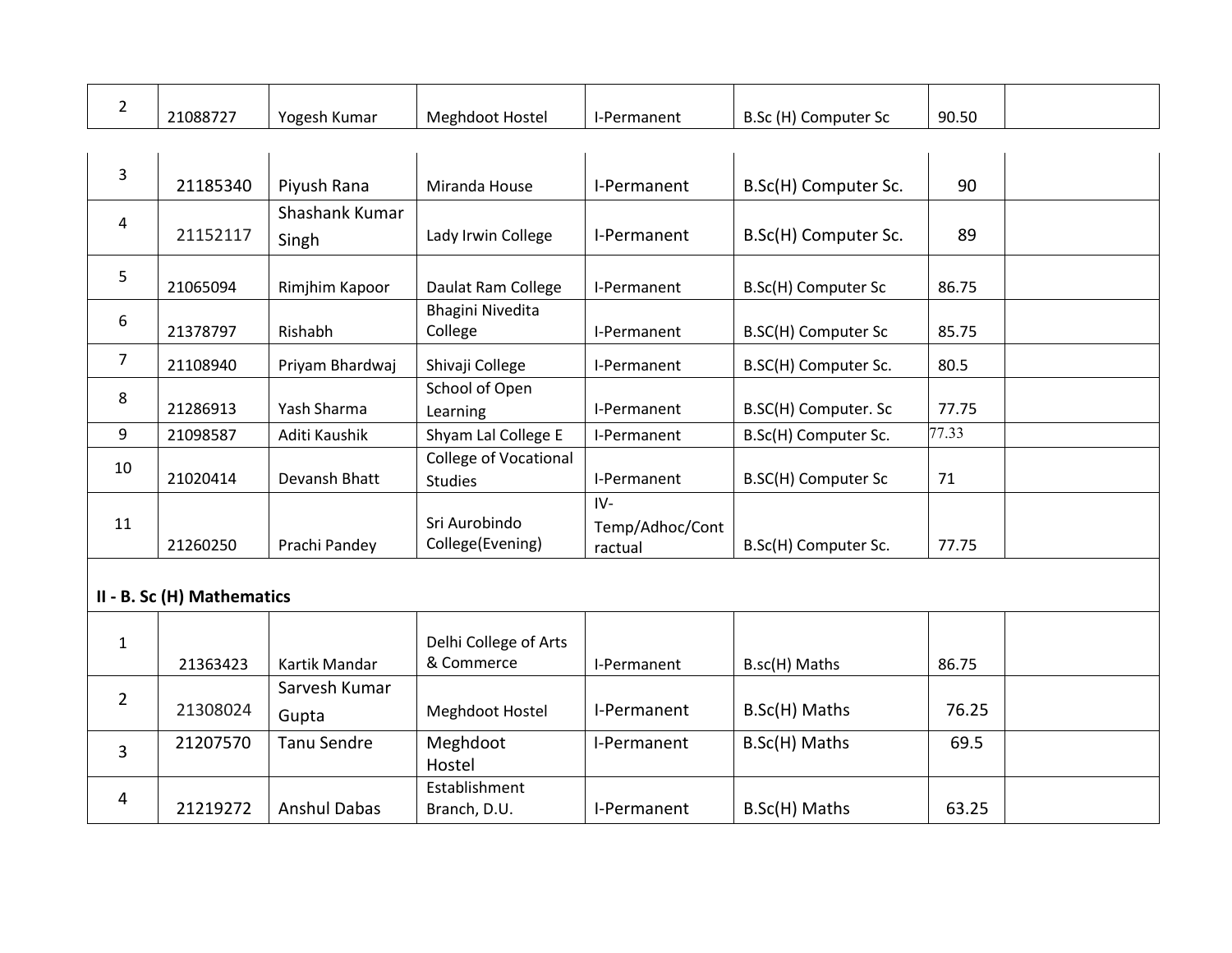## **III - B.Sc(H) Physics**

| $\mathbf{1}$           | 21209889                   | Nikhil Kumar        | Gwyer Hall DU                         | I-Permanent                         | B.Sc(H) Physics     | 73.66 |  |  |  |  |
|------------------------|----------------------------|---------------------|---------------------------------------|-------------------------------------|---------------------|-------|--|--|--|--|
| $\overline{2}$         | 21267301                   | Dhruv Kumar<br>Soni | Establishment<br>Branch, D.U.         | I-Permanent                         | B.Sc(H) Physics     | 70.33 |  |  |  |  |
| 3                      | 21012458                   | Aryav Bhola         | Establishment<br>Branch, D.U.         | $IV-$<br>Temp/Adhoc/Co<br>ntractual | B.Sc(H) Physics     | 87.66 |  |  |  |  |
|                        | IV - B. Sc (H) Electronics |                     |                                       |                                     |                     |       |  |  |  |  |
| $\mathbf 1$            | 21077852                   | Rakshit Parewa      | <b>Bhagini Nivedita</b><br>College    | I - Permanent                       | B.Sc(H) Electronics | 64.33 |  |  |  |  |
| <b>Commerce Course</b> |                            |                     |                                       |                                     |                     |       |  |  |  |  |
| $\mathbf{1}$           | 21005948                   | Navya Bhatia        | Ramjas College                        | I-Permanent                         | B.Com (Hons.)       | 91.5  |  |  |  |  |
| $\overline{2}$         | 21265931                   | Harikesh Kohli      | <b>UCMS</b>                           | I-Permanent                         | B.Com (Hons.)       | 87    |  |  |  |  |
| $\mathbf{3}$           | 21140948                   | Vaishanavi          | Indira Gandhi<br>Institute of Phy Edu | I-Permanent                         | B.Com (Hons.)       | 86.5  |  |  |  |  |
| 4                      | 21228349                   | Krish Bansal        | Indira Gandhi<br>Institute of Phy Edu | I-Permanent                         | B.Com (Hons.)       | 81    |  |  |  |  |
| 5                      | 21133661                   | Kaustubh Verma      | <b>FMS Library</b>                    | I-Permanent                         | B.Com (Hons.)       | 78    |  |  |  |  |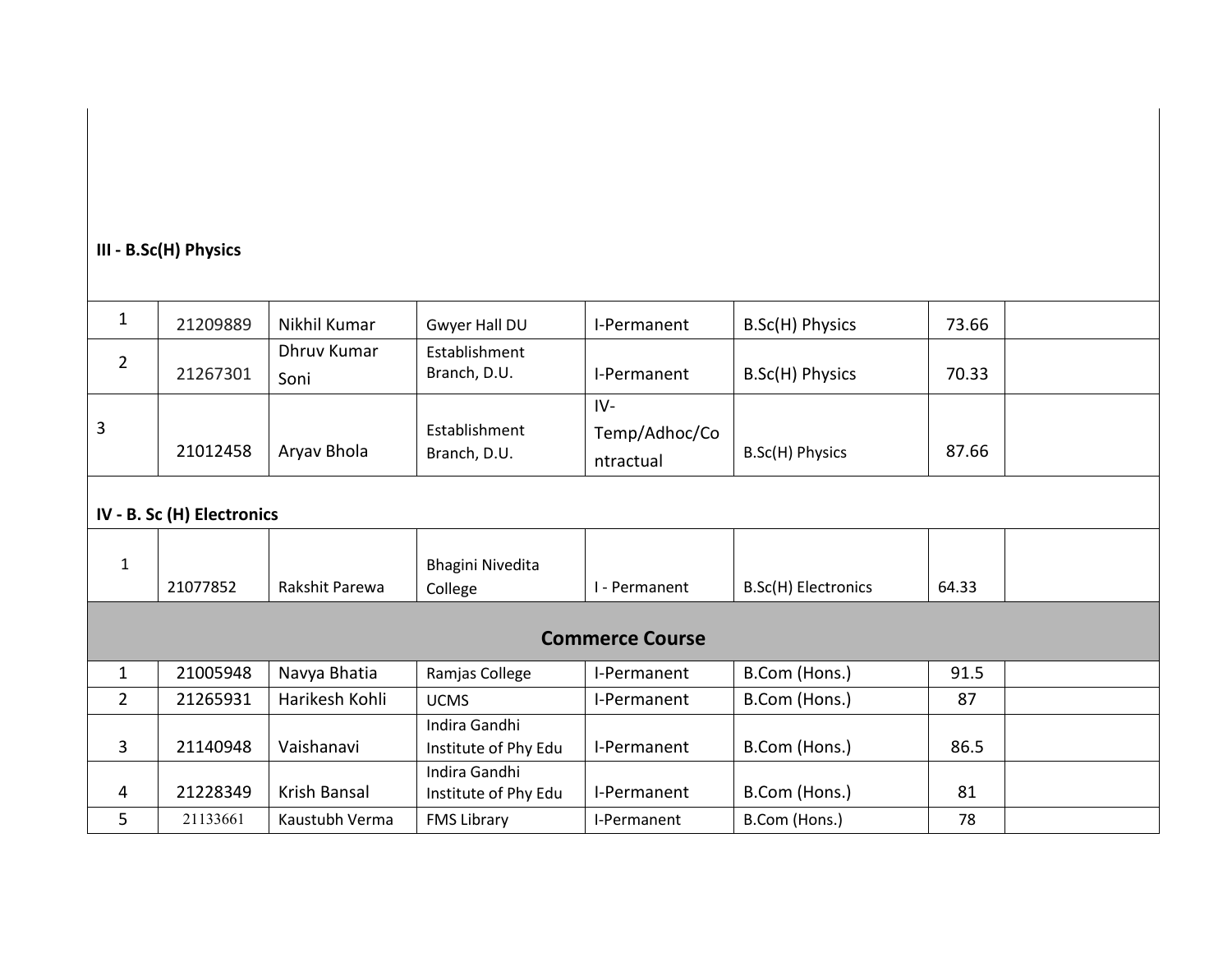|                |          |                       |                       | $IV-$                             |                        |                |  |
|----------------|----------|-----------------------|-----------------------|-----------------------------------|------------------------|----------------|--|
|                |          |                       | Establishment         | Temp/Adhoc/Co                     |                        |                |  |
| 6              | 21400253 | <b>Rishabh Mittal</b> | Branch, D.U.          | ntractual                         | B.Com (Hons.)          | 94             |  |
|                |          |                       |                       |                                   |                        |                |  |
|                |          |                       |                       | IV-                               |                        |                |  |
|                |          |                       | Establishment         | Temp/Adhoc/Co                     |                        |                |  |
| $\overline{7}$ | 21426247 | Ritika                | Branch, D.U.          | ntractual                         | B.Com (Hons.)          | 88.75          |  |
|                |          |                       |                       | $IV -$                            |                        |                |  |
|                |          |                       | Establishment         | Temp/Adhoc/Co                     |                        |                |  |
| 8              | 21141729 | Diya Kashyap          | Branch, D.U.          | ntractual                         | B.Com (Hons.)          | 82.25          |  |
|                |          |                       |                       | $IV -$                            |                        |                |  |
|                |          | Lubhanshu             | Establishment         | Temp/Adhoc/Co                     |                        |                |  |
| 9              | 21252219 | Dhamija               | Branch, D.U.          | ntractual                         | B.Com (Hons.)          | 75.25          |  |
|                |          |                       |                       |                                   |                        |                |  |
|                |          |                       |                       | <b>Humanities Course</b>          |                        |                |  |
|                |          |                       | Dr. Bhim Rao          |                                   |                        |                |  |
| $\mathbf{1}$   | 21135384 | Anushka Patanjali     | Ambedkar College      | I-Permanent                       | B.A.(Hons) Psychology  | 90             |  |
|                |          |                       |                       |                                   |                        |                |  |
|                |          |                       | Bhaskaracharya        |                                   |                        |                |  |
| $\overline{2}$ | 21287102 | Abhay Singh           | College of Applied Sc | I-Permanent                       | B.A.(Hons.) Psychology | 61.75          |  |
|                |          |                       | Ratan Tata Library,   |                                   |                        |                |  |
| 3              | 21339262 | Preeti                | <b>DU</b>             | I-Permanent                       | B.A.(Hons.) Psychology | 79.25%         |  |
|                |          |                       |                       |                                   |                        |                |  |
| 4              | 21356142 | Anoobhuti Yadav       | <b>UCMS</b>           | <b>II-Retired</b>                 | B.A.(Hons.) Psychology | 79.75          |  |
|                |          |                       |                       |                                   |                        |                |  |
|                |          |                       |                       |                                   |                        |                |  |
|                |          |                       |                       | <b>Entrance Based Course: BMS</b> |                        |                |  |
| $\mathbf 1$    | 21230997 | Vanshika Talwar       | SOL                   | I-Permanent                       | <b>BMS</b>             | <b>UR 2042</b> |  |
|                |          |                       |                       | <b>Section Officer</b>            |                        | Best four      |  |
|                |          |                       |                       |                                   |                        | 94.75          |  |